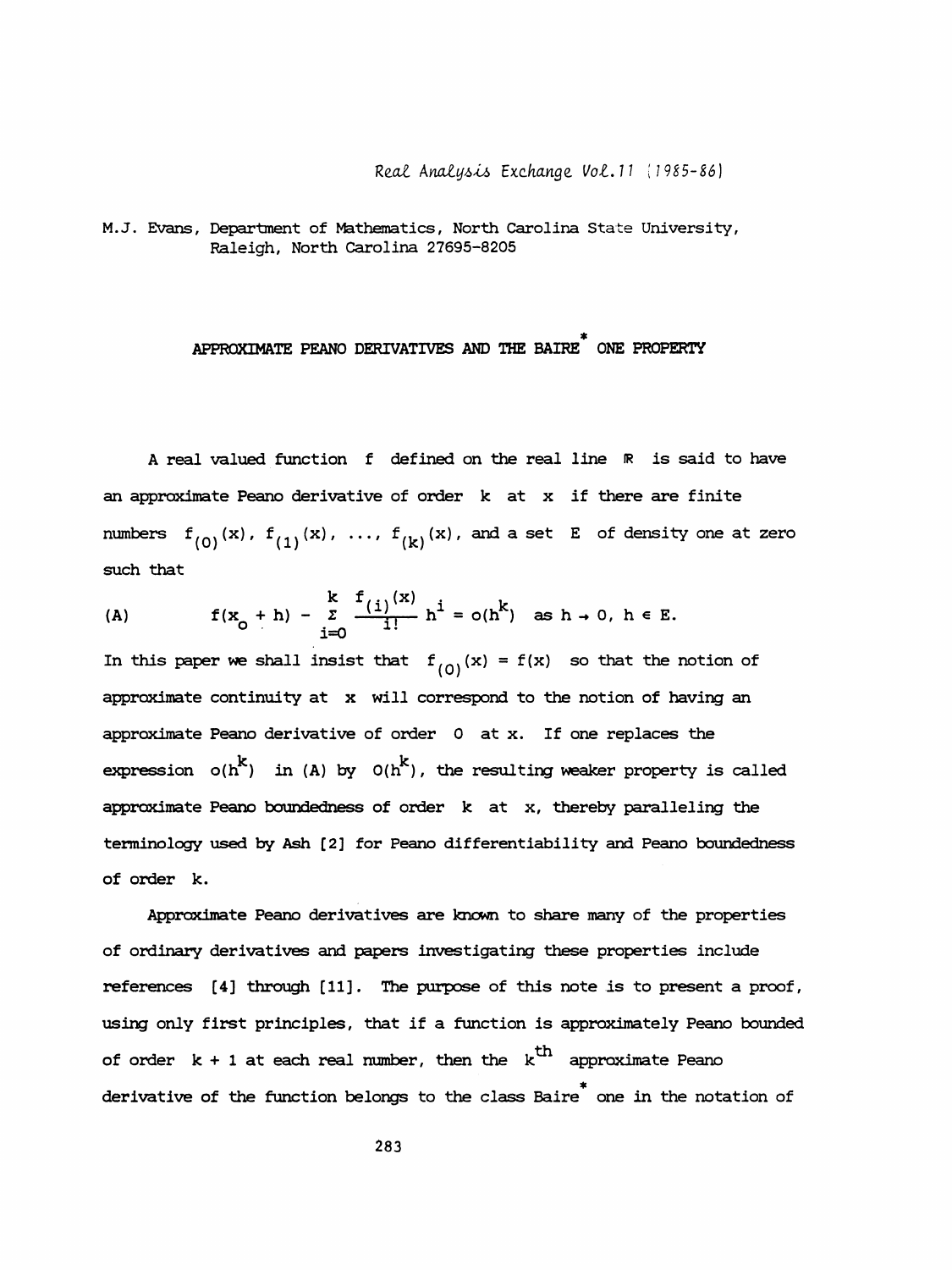[12] (or class [C] in the notation of [1].) The proof takes advantage of a function sequence construction originally utilized by the present author [6] to show that approximate Peano derivatives are in class Baire one and the following two elementary lemmas, the first due to Auerbach [3] and the second being a well known exercise in mathematical induction. ate Peano derivatives are in class Baire one and the<br>ary lemmas, the first due to Auerbach [3] and the secondercise in mathematical induction.<br> $n$  is a series of continuous functions on R and  $\sum_{n=0}^{\infty} n$ <br>as of positiv

is a convergent series of positive constants such that for each  $x \in \mathbb{R}$  there LEMMA A. If  $\Sigma^\varphi_{\phantom{\varphi}\!n}$  is a series of continuous functions on  $\phantom{i}$  R and  $\phantom{i}$  Za is a positive number  $N(x)$  with the property that  $|P_{n}(x)| \le a^n$  whenever  $n \ge$  $N(x)$ , then for each nonempty closed set  $F$  there is an open interval  $I$  such that  $I \cap F$  is not empty and  $\sum_{n=1}^{\infty}$  converges uniformiy on  $I \cap F$  (and, consequently,  $\mathcal{Z}_n^{\rho}$  is in class Baire  $^*$  one.)

LEM4A B. For any real number A

$$
zP_{n} \text{ is in class Baire}^{i}
$$
\n
$$
z_{n} \text{ for any real number } \lambda
$$
\n
$$
\sum_{j=0}^{k} (-1)^{k-j} {k \choose j} (\lambda + j - \frac{k}{2})^{i} = 0, \quad i = 0, 1, \ldots, k - 1
$$
\n
$$
= k!, \quad i = k.
$$

The symbol  $A_{\mathbf{g}}(x,h;\mathbf{f})$  will be used to denote the Riemann difference  $A_k(x,h;f) = \frac{k}{j=0} (-1)^{k-j} {k \choose j} f(x + jh - \frac{1}{2}kh)$ 

THEOREM. Let  $f : \mathbb{R} \to \mathbb{R}$  be approximately Peano bounded of order  $k+1$ at each  $x \, \epsilon \, \mathbb{R}$ . Then the function  $\,f \,_{(k)} \, : \, \mathbb{R} \, \rightarrow \, \mathbb{R} \,$  belongs to class Baire  $^*$  one.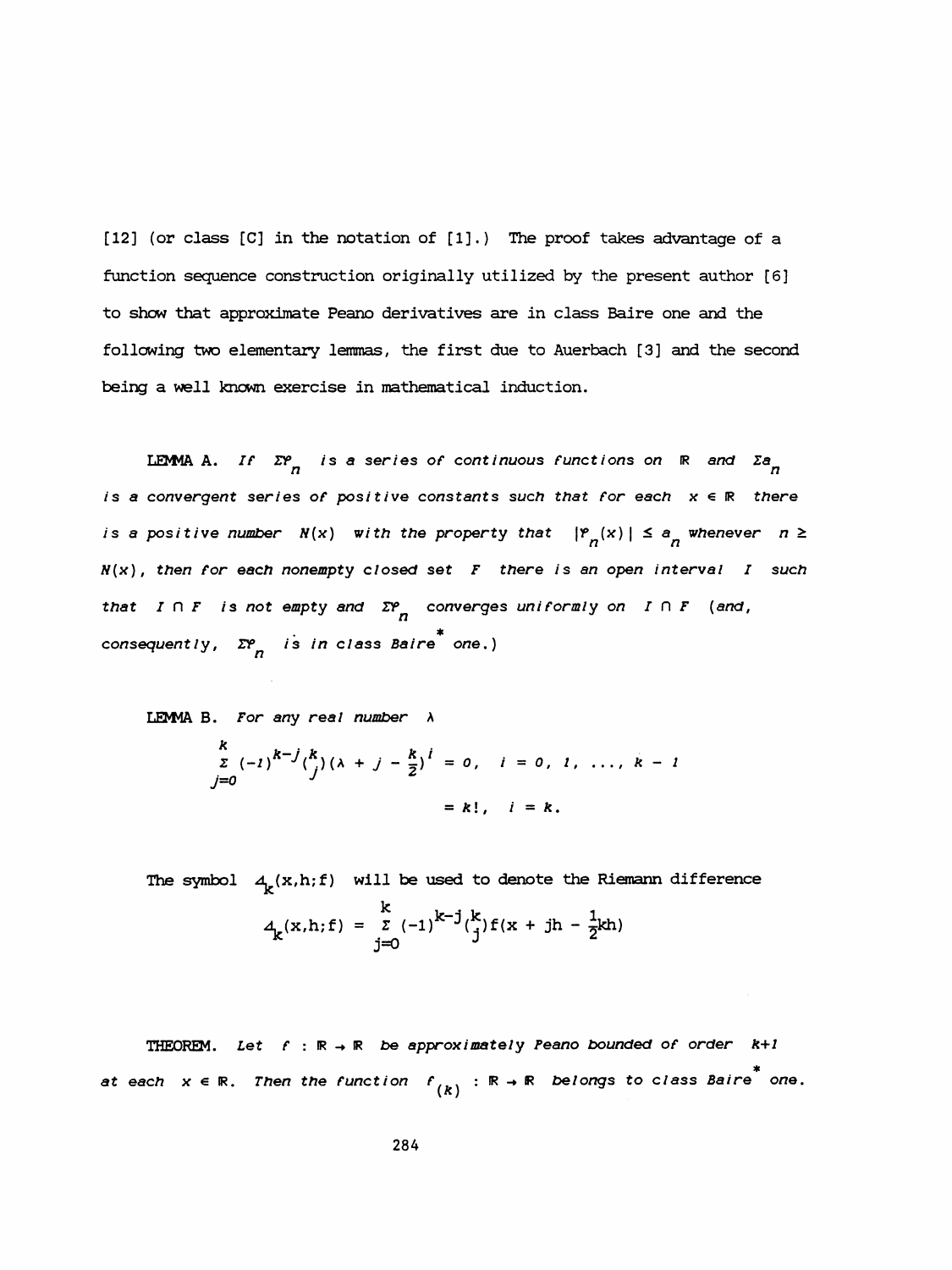Proof. Note first of all that according to the aforementioned Lemma A of Auerbach, it will suffice to find the existence of a sequence  $\{\varphi_n\}$  of continuous functions on  $\mathbb R$  such that for each x there is a number  $B(x)$ and a natural number  $N(x)$  such that

(1) 
$$
|\phi_n(x) - f_{(k)}(x)| \le B(x)/2^n
$$
 for  $n > N(x)$ .

Specifically then, we could apply Auerbach's lemma to the series

1) ontinuous functions on  $\mathbb R$  such that for each  $x$  there is a number<br>
1)  $|\phi_n(x) - f_{(k)}(x)| \leq B(x)/2^n$  for  $n > N(x)$ .<br>
1)  $|\phi_n(x) - f_{(k)}(x)| \leq B(x)/2^n$  for  $n > N(x)$ .<br>
1)  $\phi_n$  is Baire<sup>\*</sup> one.<br>
1)  $\frac{x}{n+1} + \sum_{n=1}^{\infty} (\phi_{n+1} - \phi$  Consequently, the remainder of this proof will consist of the construction of the sequence  $\{\phi_n\}$  and the verification of (1).

 For each positive integer n, each integer p, each nonzero real number h, and each real number  $\alpha$ , set

$$
I_{n,p} = \left[ (p - \frac{3}{2})/2^{n}, (p + \frac{3}{2})/2^{n} \right], \quad I_{n} = \left[ -1/2^{n+1}, 1/2^{n+1} \right],
$$
\n
$$
S_{n,p,\alpha,h} = \left\{ x \in I_{n,p} : \Delta_{k}(x,h;f)/h^{k} > \alpha \right\},
$$
\n
$$
T_{n,p,\alpha} = \left\{ \frac{1}{2}kh \in I_{n} : |S_{n,p,\alpha,h}| > \frac{1}{2}|I_{n,p}| \right\},
$$
\nach point of the form  $p/2^{n}$ , define\n
$$
\phi_{n}(p/2^{n}) = \sup \left\{ \alpha : |T_{n,p,\alpha}| > \frac{1}{2}|I_{n}| \right\}.
$$
\nextend  $\phi_{n}$  linearly to arrive at a continuous function on all of R.\n
$$
x_{0} \in \mathbb{R}.
$$
 There is a number  $C(x_{0})$  such that the set\n
$$
E = \left\{ h : \left| f(x_{0} + h) - \sum_{i=0}^{k} \frac{f(i)^{(x_{0})}}{i!} h^{i} \right| < C(x_{0}) |h|^{k+1} \right\}
$$
\nity one at zero. Next, set  $B(x_{0}) = 7^{k+1}(2k)^{k}C(x_{0})$ . We shall show\nwill hold with this choice for  $B(x_{0})$ .

and at each point of the form  $p/2^n$ , define

$$
\varphi_{n}(p/2^{n}) = \sup \{ \alpha : |T_{n,p,\alpha}| > \frac{1}{2} |I_{n}| \}.
$$
\ntend  $\varphi_{n}$  linearly to arrive at a continuous function or  $\circ$   
\n
$$
\varphi_{0} \in \mathbb{R}.
$$
 There is a number  $C(x_{0})$  such that the set  $\frac{k}{(1)} \sum_{j=0}^{k} \frac{f(j)(x_{0})}{(1 - k)^{j}} \le C(x) |I_{n}|^{k+1}$ 

Finally, extend  $\begin{matrix} \phi_n \end{matrix}$  linearly to arrive at a continuous function on all of  $\phantom{i}$  R.

Let  $x_0 \in \mathbb{R}$ . There is a number  $C(x_0)$  such that the set

$$
E = \{h : \left| f(x_0 + h) - \sum_{i=0}^{k} \frac{f(i)^{(x_0)}}{i!} h^i \right| < C(x_0) |h|^{k+1} \}
$$

 $E = \{h : \left| f(x_0 + h) - \sum_{i=0}^{\infty} \frac{-(i)^{i-c_0}}{i!} h^i \right| < C(x_0) |h|^{k+1} \}$ <br>has density one at zero. Next, set  $B(x_0) = 7^{k+1}(2k)^kC(x_0)$ . We shall show  $T_{n,p,\alpha} = \{\frac{1}{2}kh \in I_n : |S_{n,p,\alpha,h}| > \frac{1}{2} |I_{n,p}| \}$ ,<br>
point of the form  $p/2^n$ , define<br>  $\phi_n(p/2^n) = \sup \{ \alpha : |T_{n,p,\alpha}| > \frac{1}{2} |I_n| \}$ .<br>
end  $\phi_n$  linearly to arrive at a continuous function on all of  $\mathbb{R}$ .<br>  $\in \mathbb{R}$ . There has density one at zero. Next, set  $B(x_0) = 7^{k+1}(2k)^k C(x_0)$ . We shall show that (1) will hold with this choice for  $B(x_0)$ .

Let  $\epsilon$  be a positive number less than  $1/4(k+1)$ . There is a positive number 5 such that  $|E \cap I| > (1 - \epsilon) |I|$  for any interval I containing 0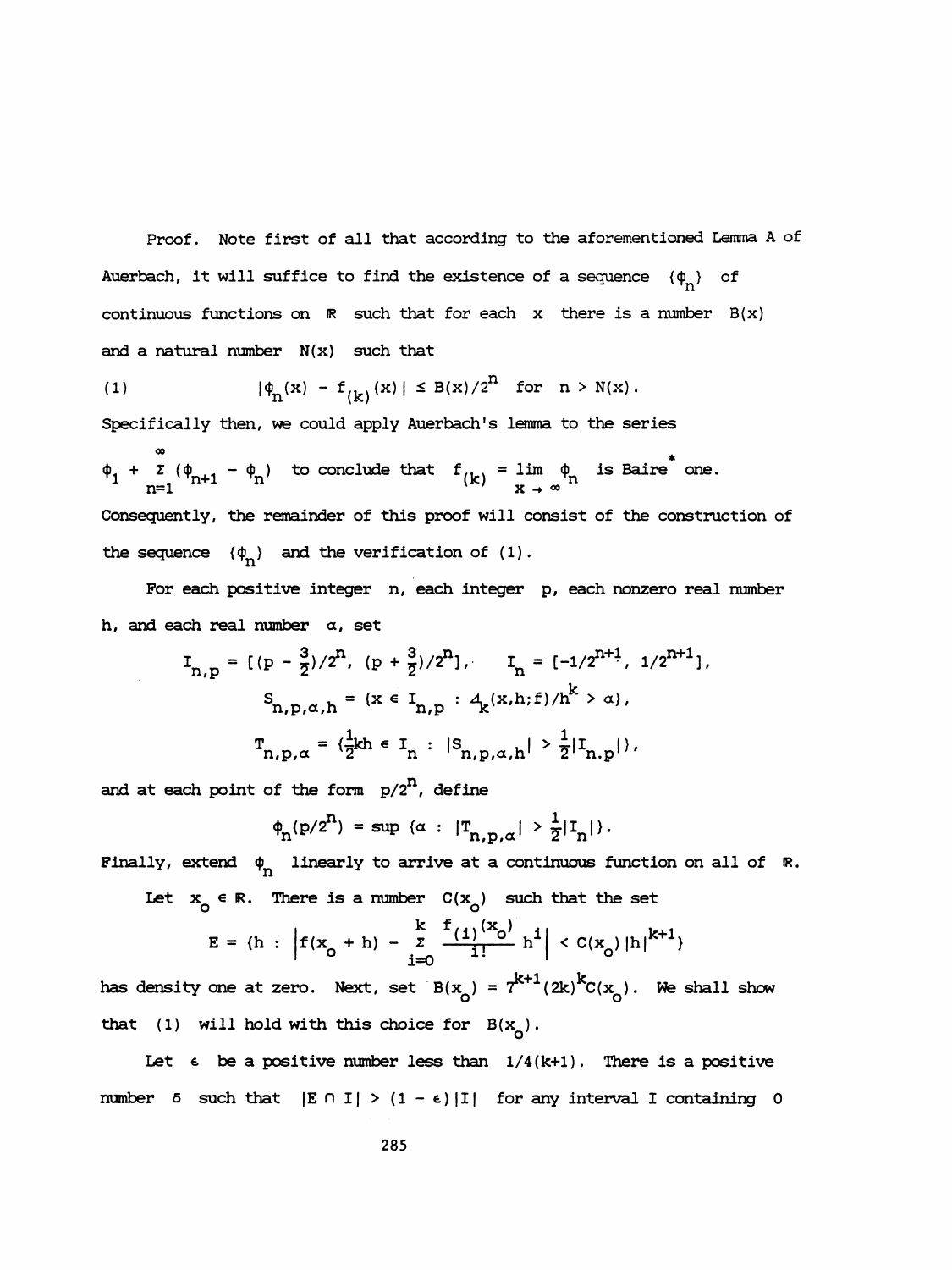of length less than  $\delta$ . Choose a positive integer  $N(x_{\alpha})$  so large that  $1/2^{N(X_{\rm O})}$  < 5/4.

Let  $n > N(x_0)$  and select the unique integer p so that  $p/2^{n} < x_{0} \leq (p+1)/2^{n}$ . Next, let h be any number such that  $\frac{1}{2}$ kh  $\in [-1/2^{n+1}, -1/2^{n+3}] \cup [1/2^{n+3}, 1/2^{n+1}]$ 

and hold it fixed. For each  $j = 0, 1, ... k$  let  $B_{i} = \{y - jh + \frac{1}{2}kh : y \in E\}$ . Then for each  $j = 0, 1, ..., k$  we have  $j = (y - jh + \frac{1}{2})$  $h \in E$ ). Then for each  $j = 0, 1, ..., k$  we have<br>  $\frac{|B_j \cap [-3/2^{n+1}, 1/2^{n+1}]]}{1/2^{n-1}} > 1 - \epsilon,$ 

 k and so, letting  $B = \begin{bmatrix} 0 & B_1 \end{bmatrix}$ , it follows that j=0 3  $|B \cap [-3/2^{n-1}, 1/2^{n-1}]$ 1/2

Furthermore, if  $\lambda h \in B \cap [-3/2^{n+1}, 1/2^{n+1}]$ , then  $x_0 + \lambda h \in I_{n,p}$  $\lambda h$  +jh -  $\frac{1}{2}kh \in E$  for each j = 0, 1, ..., k. The next immediate goal will be to show that

(2) 
$$
|4_k(x_0 + \lambda h, h; f)/h^k - f_{(k)}(x_0)| < B(x_0)/2^n
$$
.

We have

(3) 
$$
|4_k(x_0 + \lambda h, h; f)/h^k - f_{(k)}(x_0)|
$$
 =  
\n
$$
= \left| \frac{1}{h^k} \sum_{j=0}^k (-1)^{k-j} {k \choose j} f(x_0 + \lambda h + jh - \frac{1}{2}kh) - f_{(k)}(x_0) \right|
$$
\n
$$
\leq \left| \frac{1}{h^k} \sum_{j=0}^k (-1)^{k-j} {k \choose j} \left[ f(x_0 + \lambda h + jh - \frac{1}{2}kh) - \sum_{i=0}^k \frac{f_{(i)}(x_0)}{i!} (\lambda + j - \frac{1}{2}k)^i h^i \right] \right| +
$$
\n
$$
+ \left| \frac{1}{h^k} \sum_{j=0}^k (-1)^{k-j} {k \choose j} \sum_{i=0}^k \frac{f_{(i)}(x_0)}{i!} (\lambda + j - \frac{1}{2}k)^i h^i - f_{(k)}(x_0) \right|.
$$

However,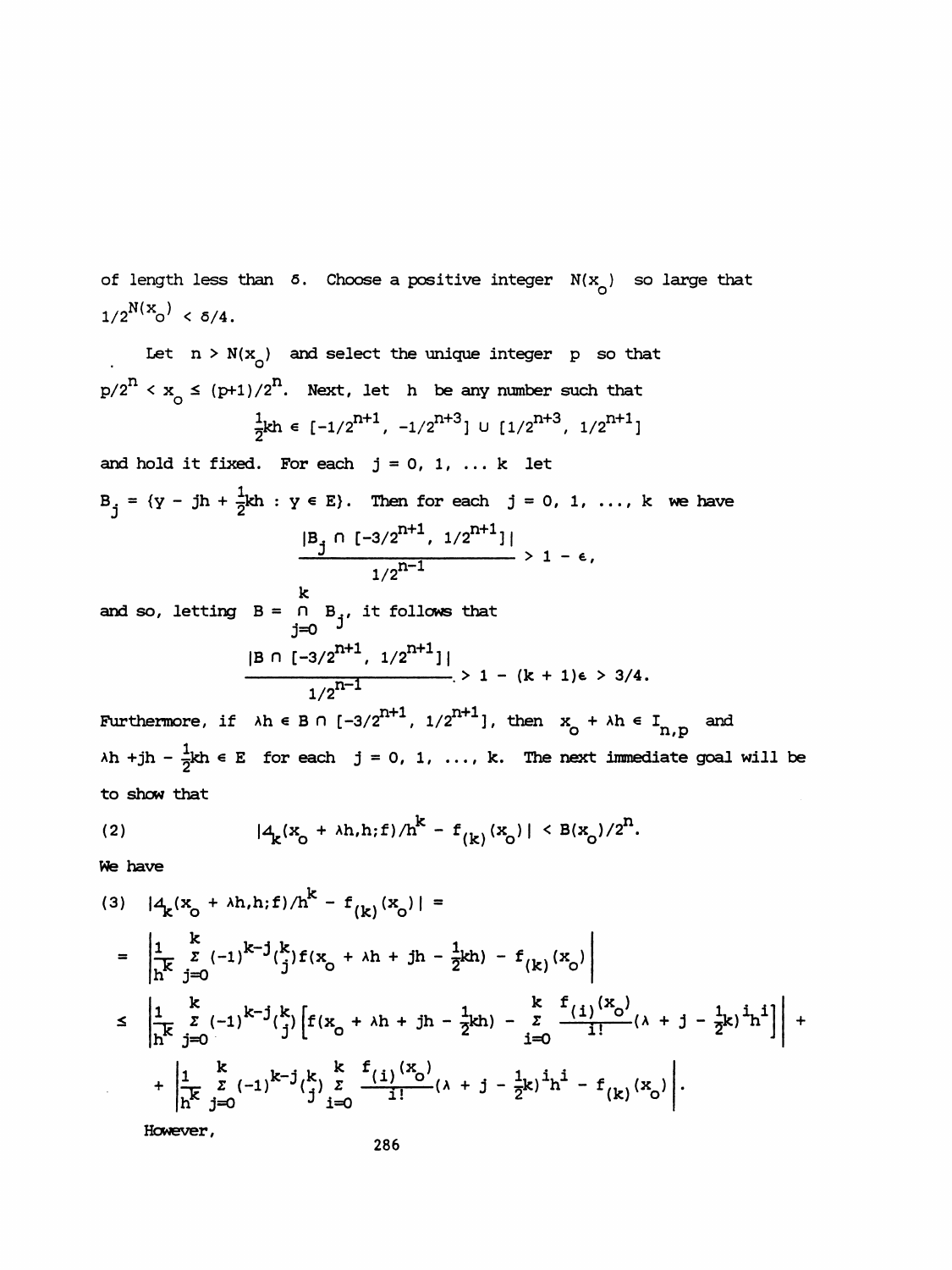$$
\begin{aligned} \sum_{\substack{z \ j=0}}^k (-1)^{k-j} \binom{k}{j} \sum_{i=0}^k \frac{f(i)^{(x_0)}}{i!} (\lambda + j - \frac{k}{2})^i h^i &= \sum_{i=0}^k \frac{f(i)^{(x_0)}}{i!} h^i \sum_{j=0}^k (-1)^{k-j} \binom{k}{j} (\lambda + j - \frac{k}{2})^i \\ &= f_{(k)}(x_0) h^k, \end{aligned}
$$

where the last equality is due to Lemma B..

 Consequently, the second absolute value on the rightmost side of inequality (3) is identically zero, yielding

(4) 
$$
|4_k(x_0 + \lambda h, h; f)/h^k - f_{(k)}(x_0)| \le
$$
  
\n
$$
\leq \left| \frac{1}{h^k} \sum_{j=0}^k (-1)^{k-j} {k \choose j} \left[ f(x_0 + \lambda h + jh - \frac{1}{2}kh) - \sum_{i=0}^k \frac{f_{(i)}(x_0)}{i!} (\lambda + j - \frac{1}{2}k)^i h^i \right] \right|.
$$
  
\nHowever, for each  $j = 0, 1, ... k$ ,  $\lambda h + jh - \frac{1}{2}kh \geq \frac{1}{2}$  and hence  
\n
$$
\left| f(x_0 + \lambda h + jh - \frac{1}{2}kh) - \sum_{i=0}^k \frac{f_{(i)}(x_0)}{i!} (\lambda + j - \frac{1}{2}k)^i h^i \right| <
$$
  
\n
$$
< C(x_0)|\lambda + j - \frac{1}{2}k|^{k+1} |\mathbf{h}|^{k+1}
$$
  
\n
$$
\leq C(x_0)|h|^{k+1} (|\lambda| + \frac{1}{2}k)^{k+1}
$$
  
\n
$$
\leq C(x_0)|h|^{k+1} \left[ \frac{3}{2^{n+1}} + \frac{1}{2}k \right]^{k+1}
$$
  
\n
$$
\leq C(x_0)|h|^{k+1} \left[ \frac{3k \cdot 2^{n+2}}{2^{n+1}} + \frac{1}{2}k \right]^{k+1}
$$
  
\n
$$
< C(x_0)(7k|h|)^{k+1}.
$$
  
\nIncorporating this estimate in inequality (4), we obtain  
\n(5)  $|A_k(x_0 + \lambda h, h; f)/h^k - f_{(k)}(x_0)| < C(x_0)(7k)^{k+1} |\mathbf{h}| \leq \frac{k}{1-0}$   
\n
$$
= C(x_0)(7k)^{k+1} \geq \frac{k}{1-0}
$$

$$
\leq C(\mathbf{x}_0) (7\mathbf{k})^{K+1} 2^{K} \cdot \frac{1}{2^n \mathbf{k}}
$$

$$
= \frac{\mathbf{B}(\mathbf{x}_0)}{2^n},
$$

 $\mathcal{A}^{\pm}$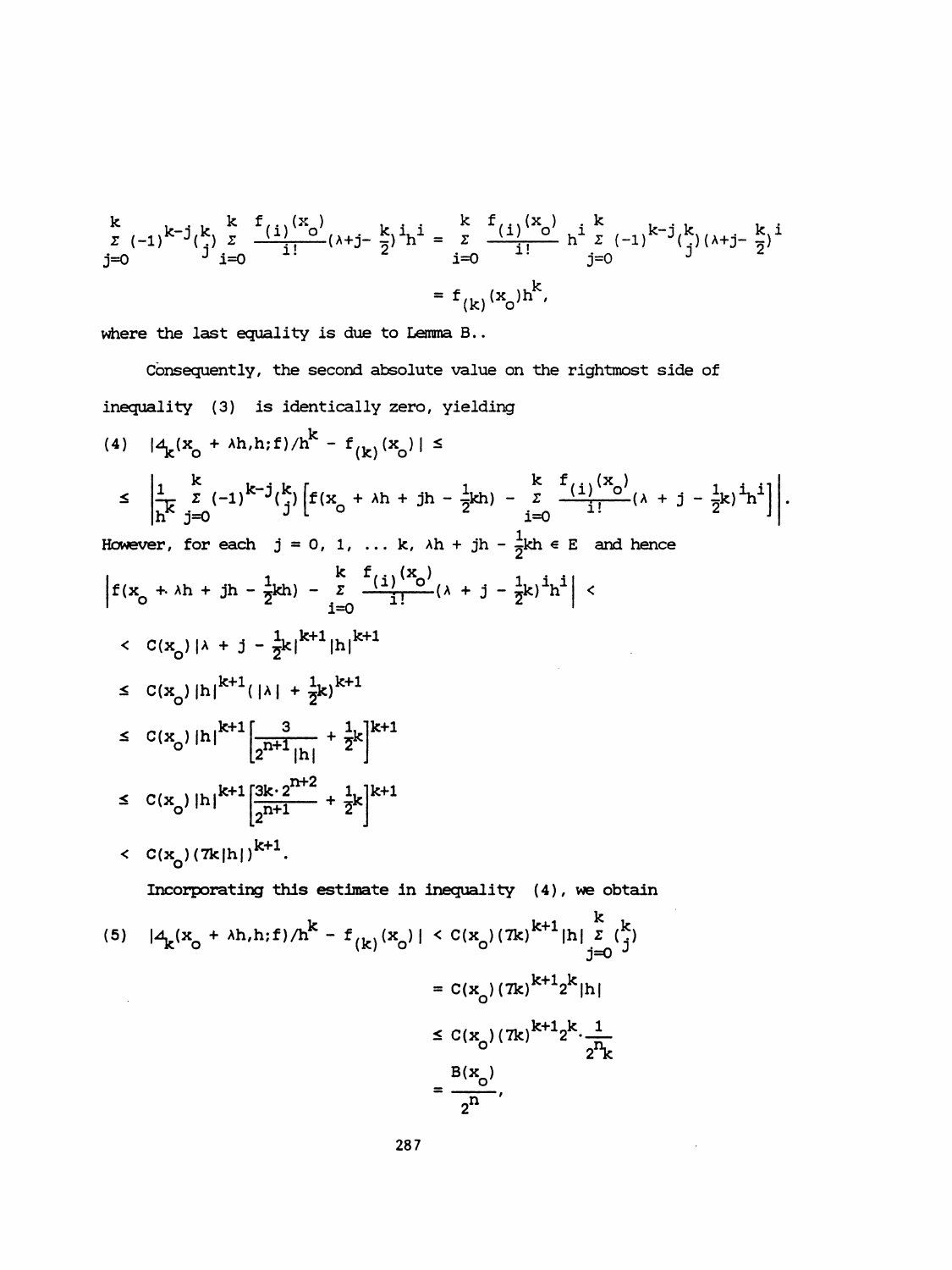thereby establishing inequality (2).

Let 
$$
W_{X_0, h, n} = \{x \in I_{n,p} : |4_k(x, h; f)/h^k - f_{(k)}(x_0)| \leq B(x_0)/2^n\}
$$
. To  
this point we have shown that for a fixed number  $\frac{1}{2}kh \in [-1/2^{n+1}, -1/2^{n+3}]$  U  
 $[1/2^{n+3}, 1/2^{n+1}]$ , we have  $|W_{X_0, h, n}| > \frac{3}{4} \cdot \frac{1}{2^{n-1}}$ . Consequently,  
 $|{\frac{1}{2}kh \in I_n : |W_{X_0, h, n}| > \frac{3}{4} \cdot \frac{1}{2^{n-1}}| > \frac{3}{4} |I_n|}$ .

and so

$$
|\{\frac{1}{2}kh \in I_n : |W_{X_0,h,n}| > \frac{1}{2}|I_{n,p}|\}| > \frac{3}{4}|I_n|.
$$

This, together with the definition of  $\phi_n(p/2^n)$ , implies that

$$
f_{(k)}(x_o) - B(x_o)/2^n \le \phi_n(p/2^n) \le f_{(k)}(x_o) + B(x_o)/2^n
$$
,

and this inequality is valid for all  $n > N(x_0)$ . In a similar manner we can show that for  $n > N(x_0)$  we have

 $f_{(k)}(x_{0}) - B(x_{0})/2^{n} \leq \phi_{n}((p + 1)/2^{n}) \leq f_{(k)}(x_{0}) + B(x_{0})/2^{n}.$ Therefore, for  $n > N(x_0)$   $|\phi_n(x_0) - f_{(k)}(x_0)| \leq B(x_0)/2^n$ , establishing the validity of inequality (1) and completing the proof.

 An immediate consequence of this theorem is, of course, the fact that if a function has a (finite) Peano derivative of order  $k + 1$  at each point of the real line, then its Peano derivative of order k is a Baire<sup>\*</sup> one function, a result first proved by Denjoy [5].